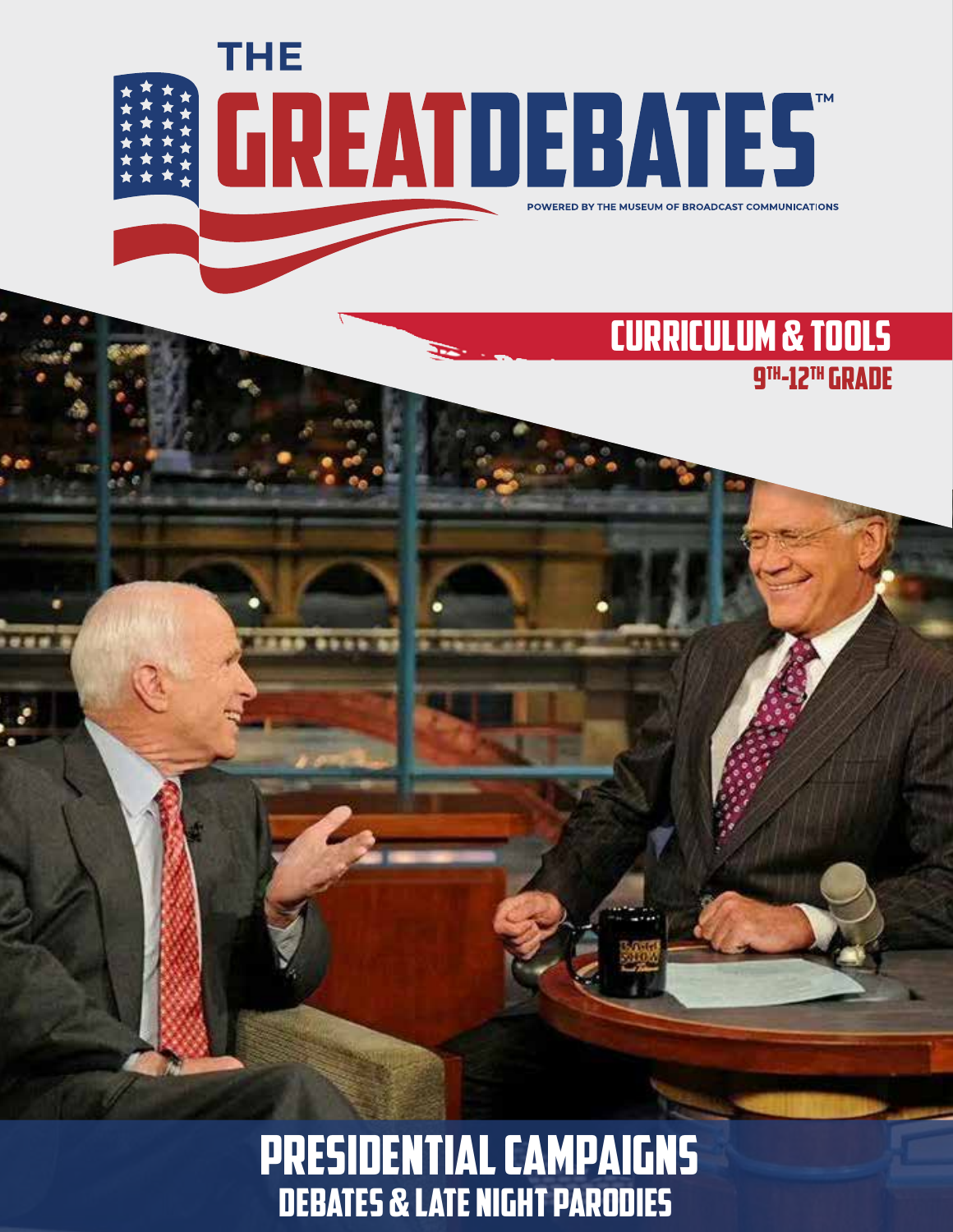

# Presidential Campaigns: The Influence of Media

This high-school lesson plan has been developed to help students improve media literacy by looking at different aspects of how presidential candidates have been covered over time and how that coverage changes the behavior of candidates during their campaigning.

By examining how late-night comedy shows, commentary and news broadcasts cover and talk about the candidates, students can see the different perspectives these media present. People view candidates and elections differently depending on factors such as gender, race and political affiliation. The presidential debates have been a part of campaigning consistently for the past four decades, but as the media continues its constant evolution, it disrupts the norm, disrupts the campaigns and its new forms become news as well as part of the candidates' story.

Evaluating debate coverage focuses the students on specific historical candidates' performances and the subsequent coverage. Students can then look at how the candidates later acted in delivering statements as well as their tone, attitude or behaviors that may contradict the speeches they are giving. Late-night comedies usually focus on that disconnect.

For the assessments, students will select one candidate and review the coverage through the materials available at The Great Debates pages from the Museum of Broadcast Communications website. They will have access to the archives of MBC materials as well, should they want to explore further. The students have the option to present their findings in writing, oral reports or multimedia presentations, depending on interest and access to digital equipment and projections.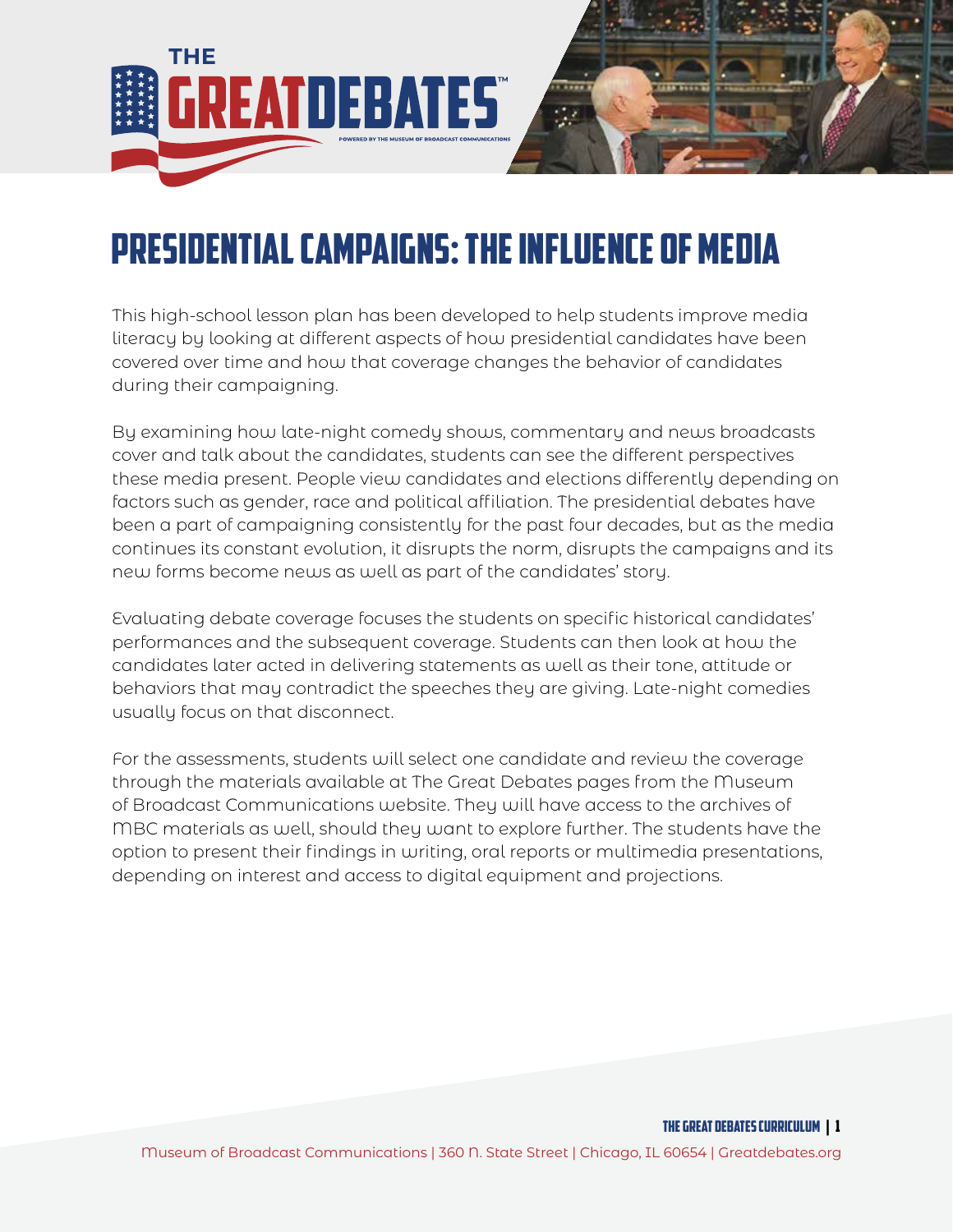# **SUMMARY**

This module presents how comedy and television effect a candidate's debate performance after the fact. Whether it is a critique and or a parody, late-night comedic television is an important influence on the candidates. Students will review highlights of a single debate, the media narratives that followed and subsequent debate performance. Evaluating debate coverage allows students to formulate opinions about whether the media has direct influence on the candidates' behavior or public perception or whether the media is reflecting existing public opinion.

## MATERIALS NEEDED

- Access to website
- Teacher computer/projector

### **Teacher Student**

- Pens/pencils
- Worksheets
- Access to website, student computers or ipads
- Assignment handouts

# **STANDARDS**

### CCSS.ELA-LITERACY.RH.9-10.6

Compare the point of view of two or more authors for how they treat the same or similar topics, including which details they include and emphasize in their respective accounts.

CCSS.ELA-LITERACY.RH.9-10.9

Compare and contrast treatments of the same topic in several primary and secondary sources.

CCSS.ELA-LITERACY.RH.11-12.7

Integrate and evaluate multiple sources of information presented in diverse formats and media (e.g., visually, quantitatively, as well as in words) in order to address a question or solve a problem.

CCSS.ELA-LITERACY.RH.11-12.9

Integrate information from diverse sources, both primary and secondary, into a coherent understanding of an idea or event, noting discrepancies among sources. CCSS.ELA-LITERACY.RI.9-10.6

Determine an author's point of view or purpose in a text and analyze how an author uses rhetoric to advance that point of view or purpose.

CCSS.ELA-LITERACY.CCRA.SL.2

Integrate and evaluate information presented in diverse media and formats, including visually, quantitatively, and orally.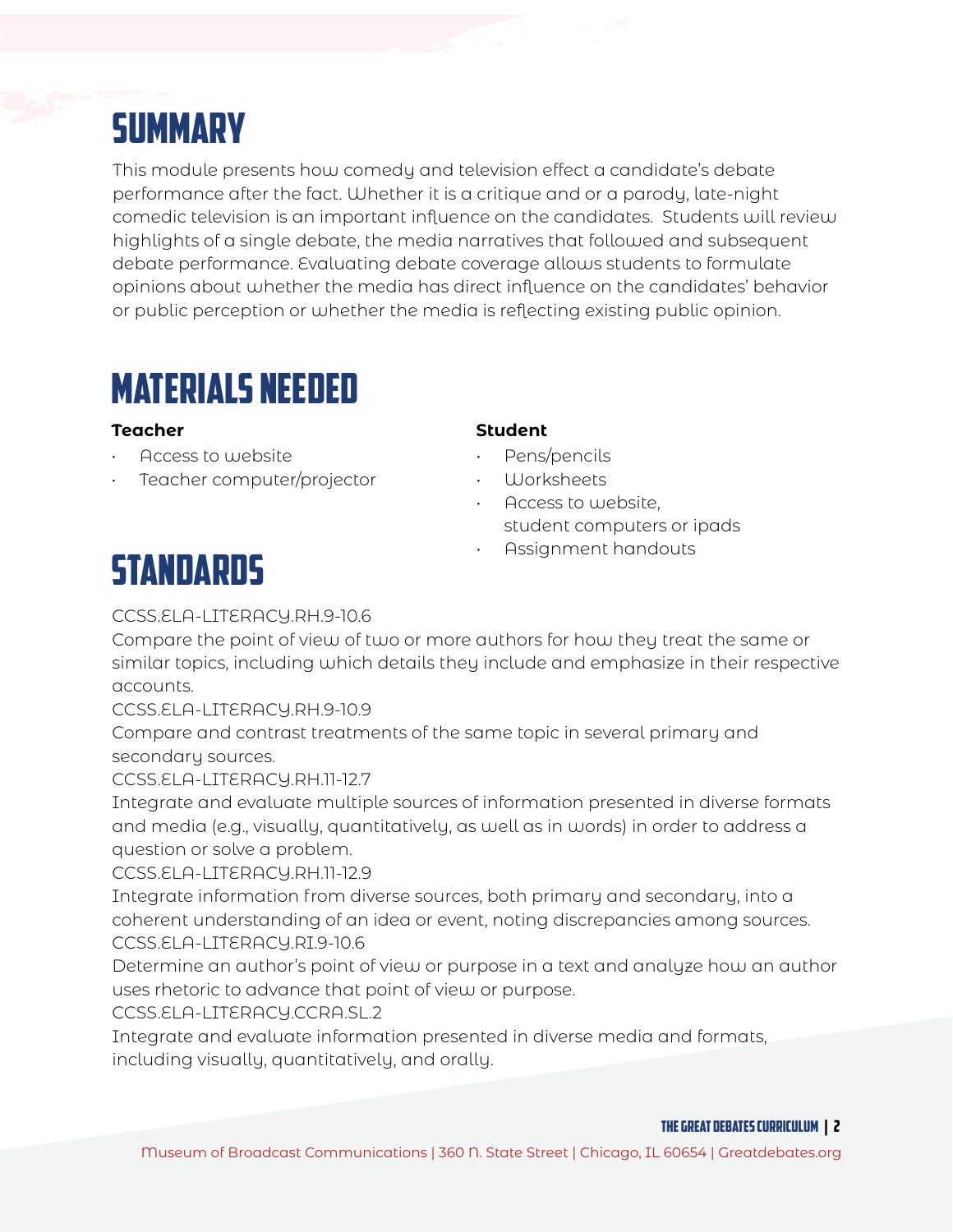# LEARNING OBJECTIVES

- Students will be able to evaluate a candidate's public performance and detect the changes that a candidate adopts as a result of varying media coverage.
- Students will be able to find similarities in interpretations given different media interpretations of the same event.
- Students will be able to answer the essential question, "Can the media change how a candidate behaves in presidential debates?" through evaluation of media reaction, given different media outlets' coverage of the same event.
- Students will be able to explain how many different media outlets changed the outcome of the debate, and therefore the outcome of the election, aligning that with their own understanding of the election process.

| <b>Teacher</b>                                                                                                                                                                                  | <b>Student</b>                                                           | <b>Minutes</b> |
|-------------------------------------------------------------------------------------------------------------------------------------------------------------------------------------------------|--------------------------------------------------------------------------|----------------|
| At school, teacher introduces<br>students to the essential<br>question of the lesson: "Can<br>the media change how<br>a candidate behaves in<br>presidential debates"                           | Students are listening,<br>offering opionions.                           |                |
| Briefly present President<br>Gerald Ford's background and<br>how he became president.<br>Ask the class how they<br>think his not being elected<br>influenced the public's<br>perception of him? | Students offer their input on<br>the public's opinion on<br>Gerald Ford. | 10 Minutes     |
| Briefly introduce the concept<br>of Saturday Night Live<br>for students who may be<br>unfamiliar with the show.<br>Play clips of Saturday Night<br>Live and Chevy Chase's Ford<br>portrayal.    | Students watching, listening.                                            | 10 Minutes     |

#### THE GREAT DEBATES curriculum | 3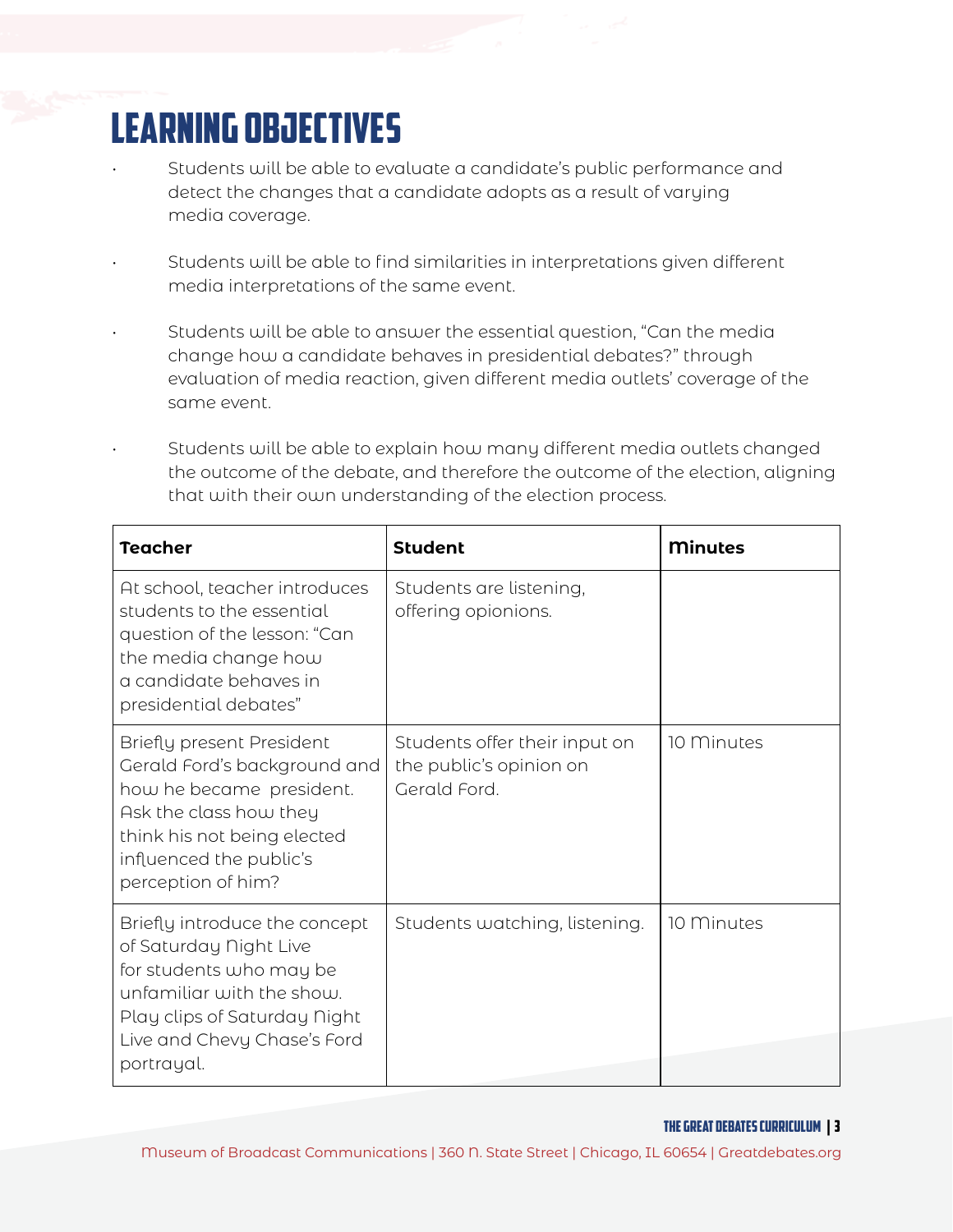| <b>Teacher</b>                                                                                                                                                                                                                      | <b>Student</b>                                                                                                                                                                                              | <b>Minutes</b> |
|-------------------------------------------------------------------------------------------------------------------------------------------------------------------------------------------------------------------------------------|-------------------------------------------------------------------------------------------------------------------------------------------------------------------------------------------------------------|----------------|
| Discuss how students think<br>the public responded to that<br>debate performance.                                                                                                                                                   | Students sharing ideas.                                                                                                                                                                                     | 5 Minutes      |
| Review some of the<br>commentary following Ford's<br>second debate.                                                                                                                                                                 | Students verbally<br>summarize the commentary<br>the teacher presents.                                                                                                                                      | 5 Minutes      |
| Give out assignment for<br>student's to pick one of three<br>candidates' performances:<br>George H W Bush, Al Gore,<br>or Ross Perot. If students are<br>working in teams, have them<br>break into teams and<br>assign a candidate. | Students listen, possibly break<br>into small groups, choose a<br>candidate to review.                                                                                                                      | 5 Minutes      |
| Help students during an in-<br>class strategy session for<br>their project: How will they<br>present-uritten, spoken or<br>multimedia?                                                                                              | Students come up with<br>project decisions for<br>final assessment                                                                                                                                          | 10 Minutes     |
| Day 2: Students work alone<br>or in teams to review digital<br>content:<br>Debate performance 1<br>1.<br>Saturday Night<br>2.<br>Live skit<br>3<br>Late night<br>comedy routines<br>Political commentary<br>4.                      | Students review media using<br>student laptops or iPads.                                                                                                                                                    | 15 Minutes     |
| Guide the team work and<br>review of clips.                                                                                                                                                                                         | Students then pause media<br>review and evaluate what<br>they think the influence will<br>be on the candidate.<br>Students devise a thesis and<br>write up rationale for why<br>they think that will be the | 15 Minutes     |
|                                                                                                                                                                                                                                     | candidate reaction.                                                                                                                                                                                         |                |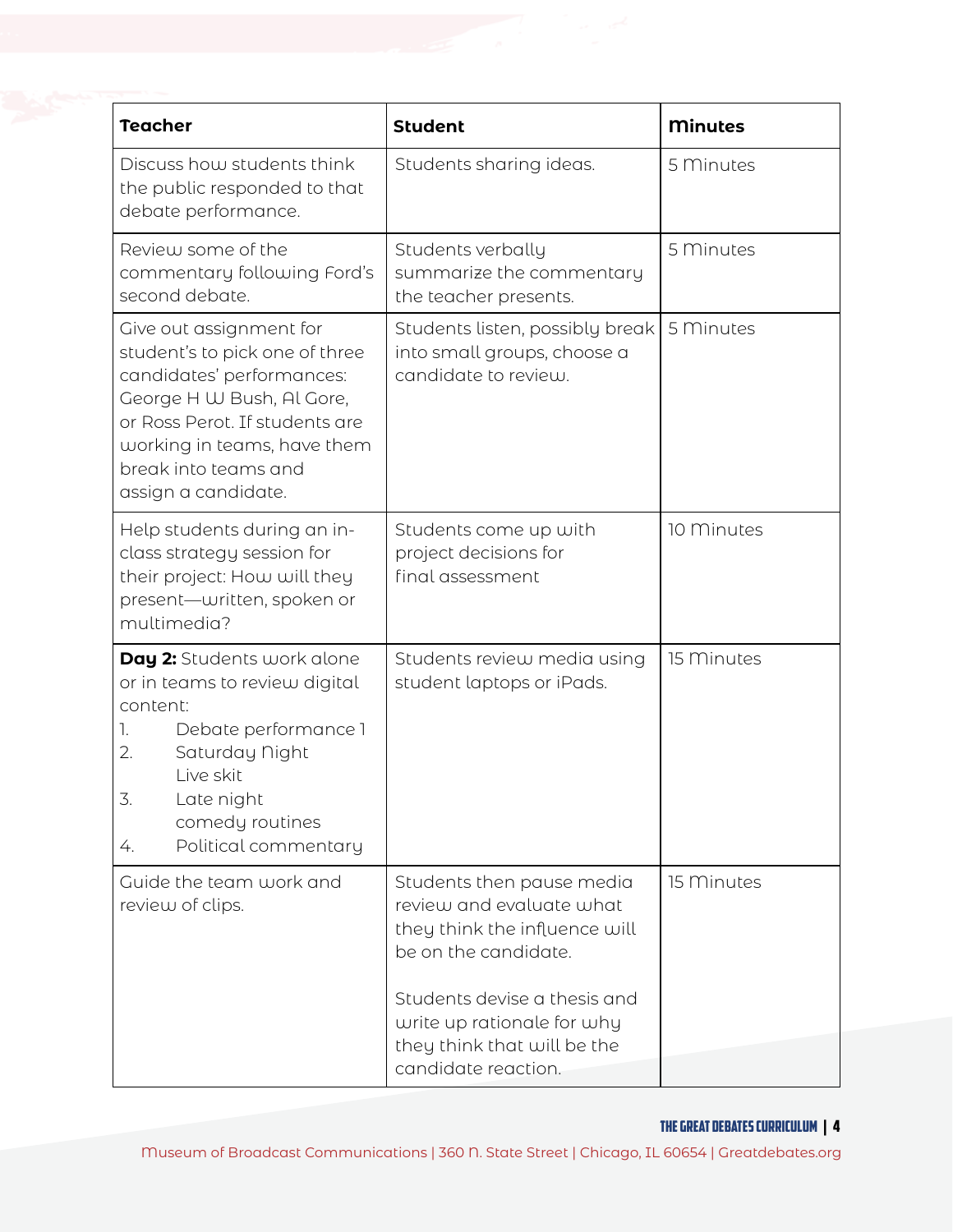| <b>Teacher</b>                                                                                                      | <b>Student</b>                                                                                                                                                                                                                                                                                                                                                                          | <b>Minutes</b>                                                           |
|---------------------------------------------------------------------------------------------------------------------|-----------------------------------------------------------------------------------------------------------------------------------------------------------------------------------------------------------------------------------------------------------------------------------------------------------------------------------------------------------------------------------------|--------------------------------------------------------------------------|
| Guide students in work<br>groups and evaluation.                                                                    | Students review debate<br>performance number 2.<br>Students evaluate whether<br>their prediction of the<br>candidate's response was<br>accurate. Why did the<br>candidate behave as he did,<br>following the commentary<br>from debate one? What<br>did they think the result<br>would be in the polls? Did<br>the candidate benefit or<br>decline, based on his resulting<br>behavior? | 10 minutes                                                               |
| Guide students in<br>development of their<br>conclusions.                                                           | Students work in small<br>groups or alone to develop<br>their conclusions.                                                                                                                                                                                                                                                                                                              | 10 minutes                                                               |
| Homework assignment: Lay<br>out and discuss homework.<br>See table below for the<br>specifics of the three options. | Students develop<br>presentation, paper, or<br>multimedia project.                                                                                                                                                                                                                                                                                                                      | At Home                                                                  |
| <b>Final Day:</b>                                                                                                   | Students present or turn in<br>papers. Students discuss at<br>the end of presentations.                                                                                                                                                                                                                                                                                                 | (Class time<br>dependent on<br>how many<br>presentations vs.<br>papers.) |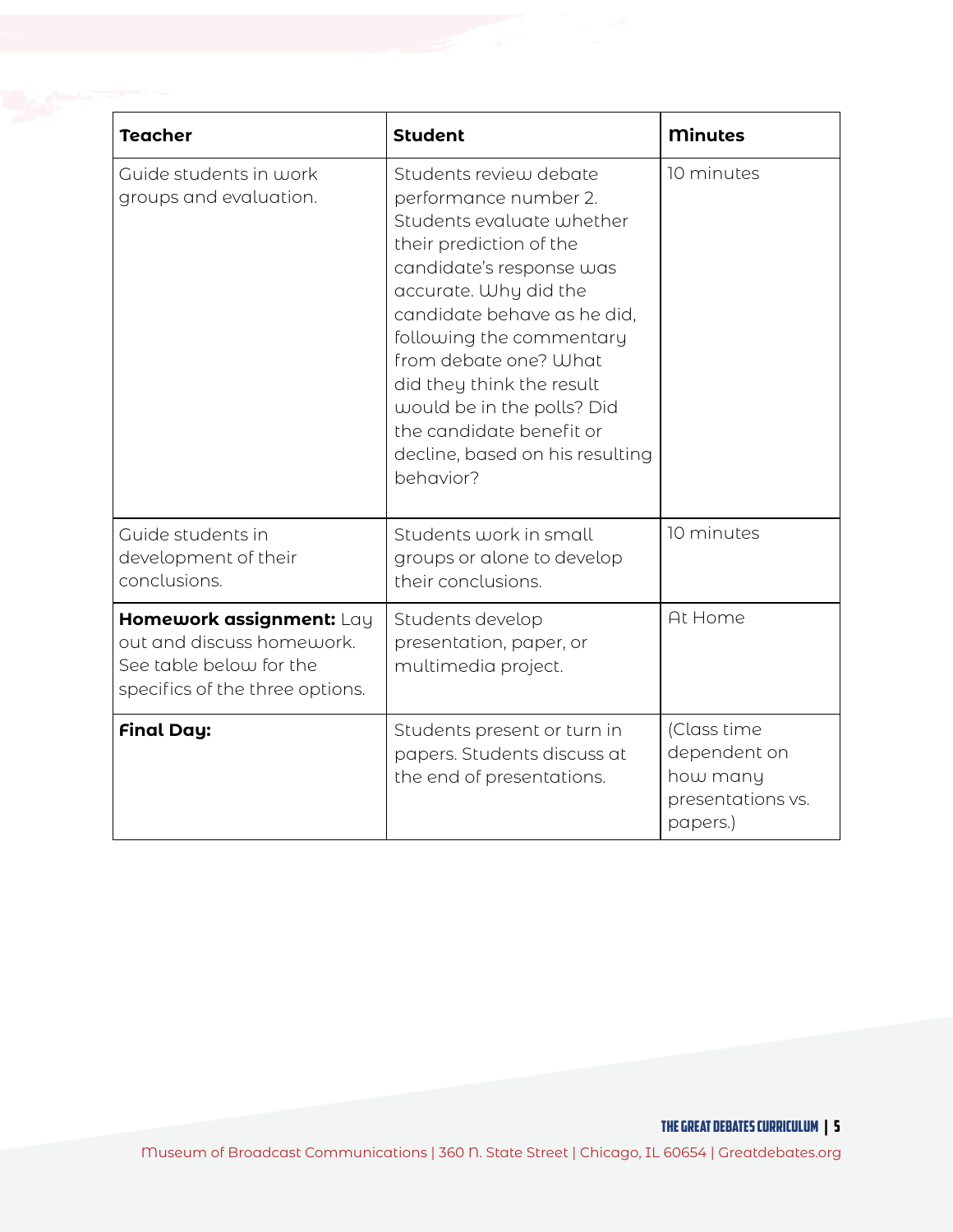

#### **Students can choose one project from below…**

| <b>Reflection paper</b>   | Students will write a 3-4 page paper on the debate,<br>the commentary, and the candidate's response and<br>whether that aligned with their expectations of the<br>candidate's reaction to the commentary.                                                                         |
|---------------------------|-----------------------------------------------------------------------------------------------------------------------------------------------------------------------------------------------------------------------------------------------------------------------------------|
| <b>Media presentation</b> | Students will create a 3-5 minute multimedia<br>presentation including 30 seconds to 1 minute of<br>highlights, the debate, the commentary, and the<br>candidate's response and whether that aligned with<br>their expectations of the candidate's reaction to the<br>commentary. |
| Oral report               | Students will prepare an oral report on the debate,<br>the commentary, and the candidate's response and<br>whether that aligned with their expectations of the<br>candidate's reaction to the commentary. The report<br>can be with a slideshow presentation or without.          |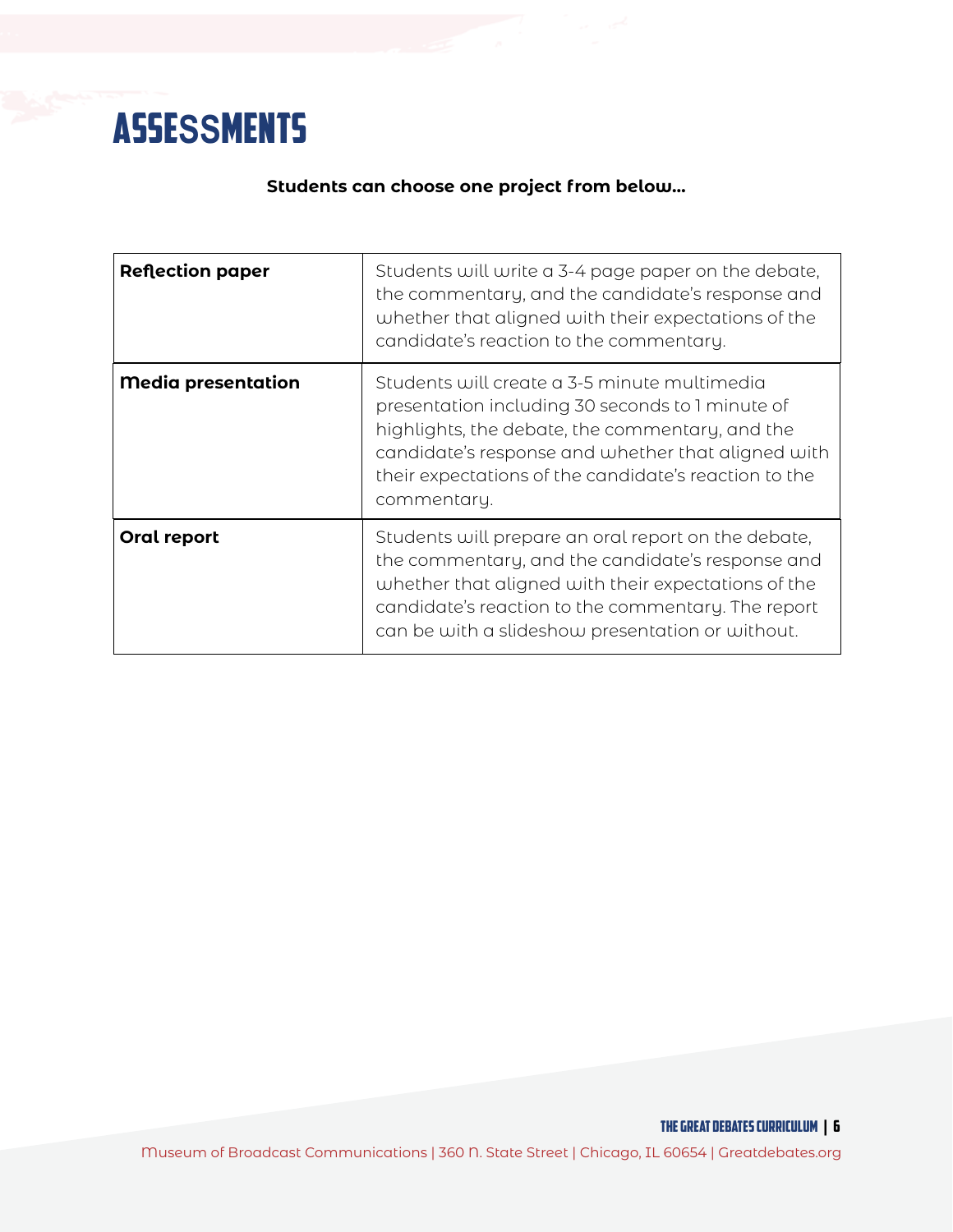# Adaptations or Accommodations needed

| <b>Learners</b>            | <b>Adaptations/Accommodations</b>                                                                                                                                                                                                                                                                                                                          |
|----------------------------|------------------------------------------------------------------------------------------------------------------------------------------------------------------------------------------------------------------------------------------------------------------------------------------------------------------------------------------------------------|
| <b>Highly Proficient</b>   | Students will be able to identify likely influences<br>of media, explain their logic and then discuss<br>how the media influenced a candidate's public<br>performance.                                                                                                                                                                                     |
|                            | Giving students options to work alone or in groups<br>will suit individual skill levels                                                                                                                                                                                                                                                                    |
| ELL                        | Students will be able to explain the candidate's<br>behavior, how the media commentary targeted<br>aspects of that debate behavior and then how<br>the candidate's behavior changed in the second<br>debate.<br>Students can choose to complete the assessment<br>of this lesson in a way that suits their own<br>learning style and language proficiency. |
| <b>Struggling Learners</b> | Same as ELL                                                                                                                                                                                                                                                                                                                                                |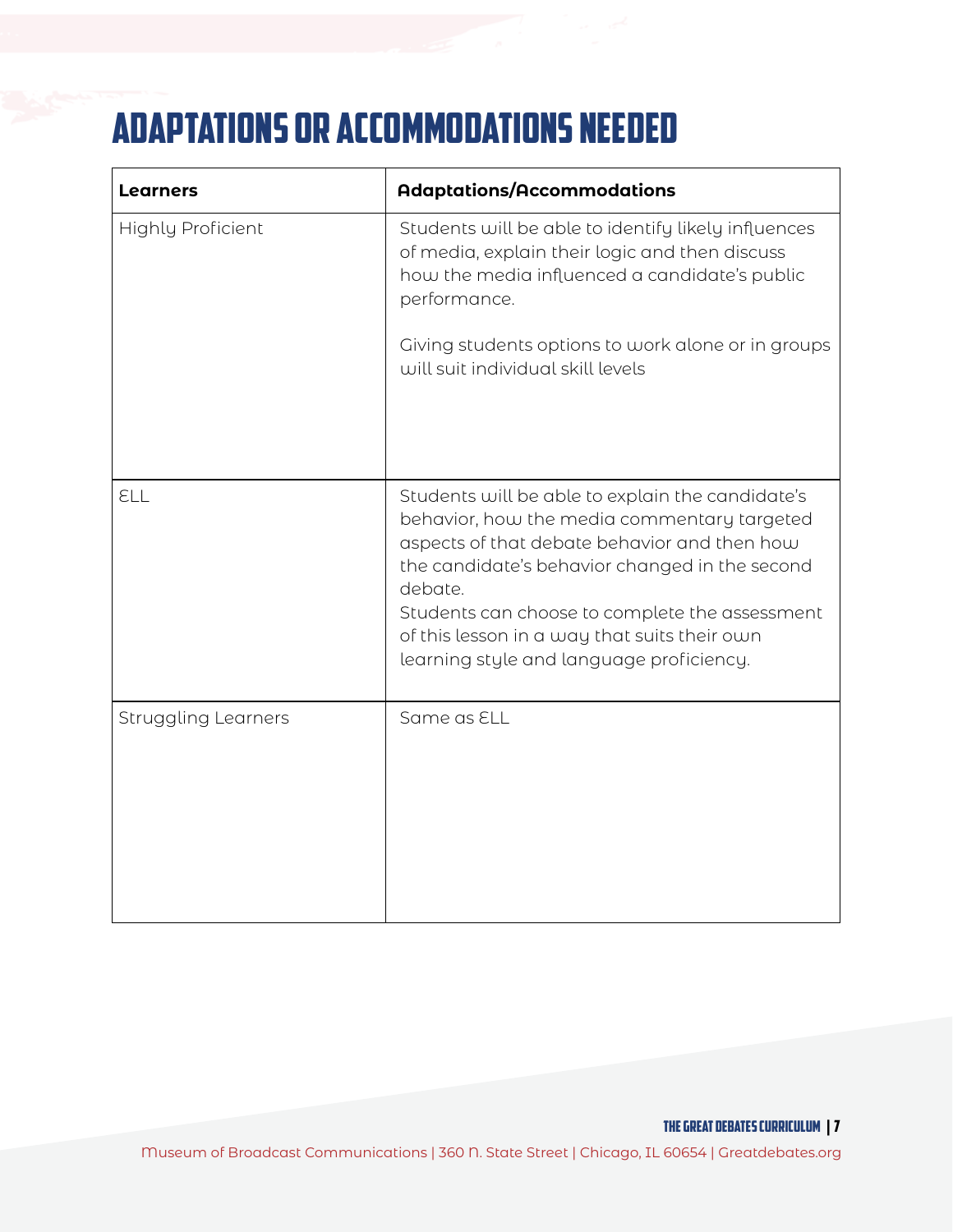

#### **MSNBC, CNN, and FOX clips**

Please use **[GreatDebates.org](https://www.greatdebates.org)** as a reference for coverage clips and the full debate.

#### **Additional websites:**

#### **"SATURDAY NIGHT LIVE" AND ITS IMPACT**

**"SNL" and "Debate '76"** https://www.youtube.com/watch?v=xu2vdE0z7ds

**NBC on "How 'Saturday Night Live' Has Shaped American Politics"** https://www.nbcnews.com/pop-culture/tv/how-saturday-night-live-has-shapedamerican-politics-n656716

**Purdue University on "Saturday Night Live's" political popularity** https://cla.purdue.edu/academic/history/debate/recenthistory/SNL.html

**Fordham University on "All Joking Aside: The SNL Effect"** http://fordhampoliticalreview.org/all-joking-aside-the-snl-effect/

#### **THE LATE-NIGHT SHOWS AND DEBATES**

**Pew Research Center on how news events have become late-night punchlines** https://www.journalism.org/2004/07/12/the-late-night-shows/

#### **Science Daily on study findings that "Media Coverage Influences Value of U.S. Presidential Debates for Viewers"**

https://www.sciencedaily.com/releases/2012/09/120924142139.htm

#### **NBC News on "Do Presidential Debates Impact Election Outcomes?"**

https://www.nbcnews.com/storyline/2016-presidential-debates/do-presidentialdebates-impact-election-outcomes-n653801

THE GREAT DEBATES curriculum | 8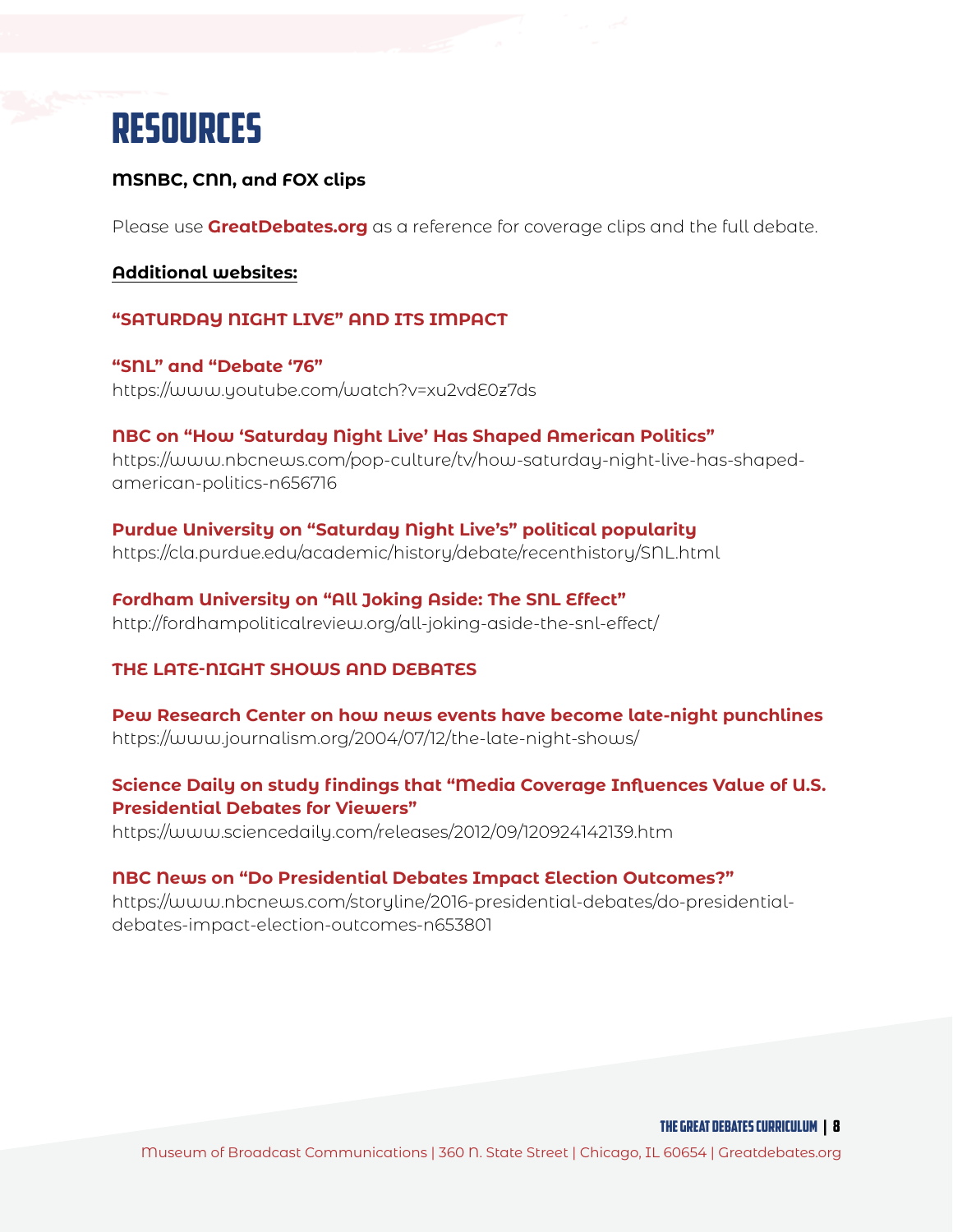### The Great Debates Media Literacy worksheet

**Name: Class Period:**

**Due Date:**

# debate evaluation

| The candidate's<br>first debate | Saturday<br><b>Night Live</b> | The late-night<br>comedy routine | The political<br>commentary |
|---------------------------------|-------------------------------|----------------------------------|-----------------------------|
|                                 |                               |                                  |                             |
|                                 |                               |                                  |                             |
|                                 |                               |                                  |                             |
|                                 |                               |                                  |                             |
|                                 |                               |                                  |                             |
|                                 |                               |                                  |                             |
|                                 |                               |                                  |                             |

| *The candidate's<br>second debate | *Come back and finish the last box after you make your predictions and watch the second debate. |
|-----------------------------------|-------------------------------------------------------------------------------------------------|
|                                   |                                                                                                 |
|                                   |                                                                                                 |

THE GREAT DEBATES curriculum | 9

Museum of Broadcast Communications | 360 N. State Street | Chicago, IL 60654 | Greatdebates.org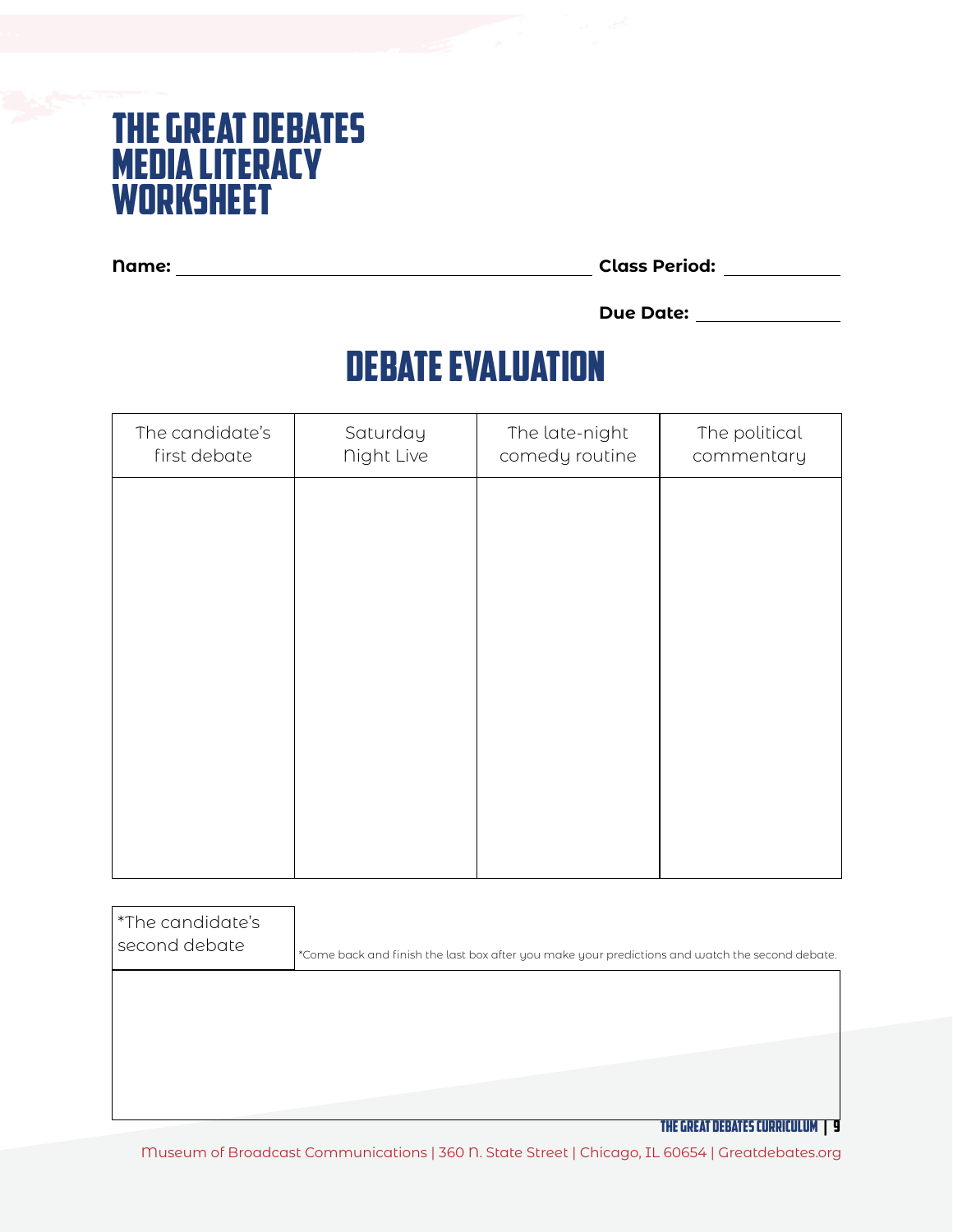## The Great Debates Media Literacy worksheet page 2

| How do you think your candidate will<br>do in his next debate? | How do you think the media coverage<br>you evaluated above will impact your<br>candidate's performance in debate 2? |
|----------------------------------------------------------------|---------------------------------------------------------------------------------------------------------------------|
|                                                                |                                                                                                                     |
|                                                                |                                                                                                                     |

After watching the second debate, why do you think the candidate behaved as he did? Did his performance have anything to do with the media coverage following the first debate?

What do you think the results would be in the polls?

Based on his behavior in debate 2, did the candidate benefit from the media commentary, or was he hurt by it?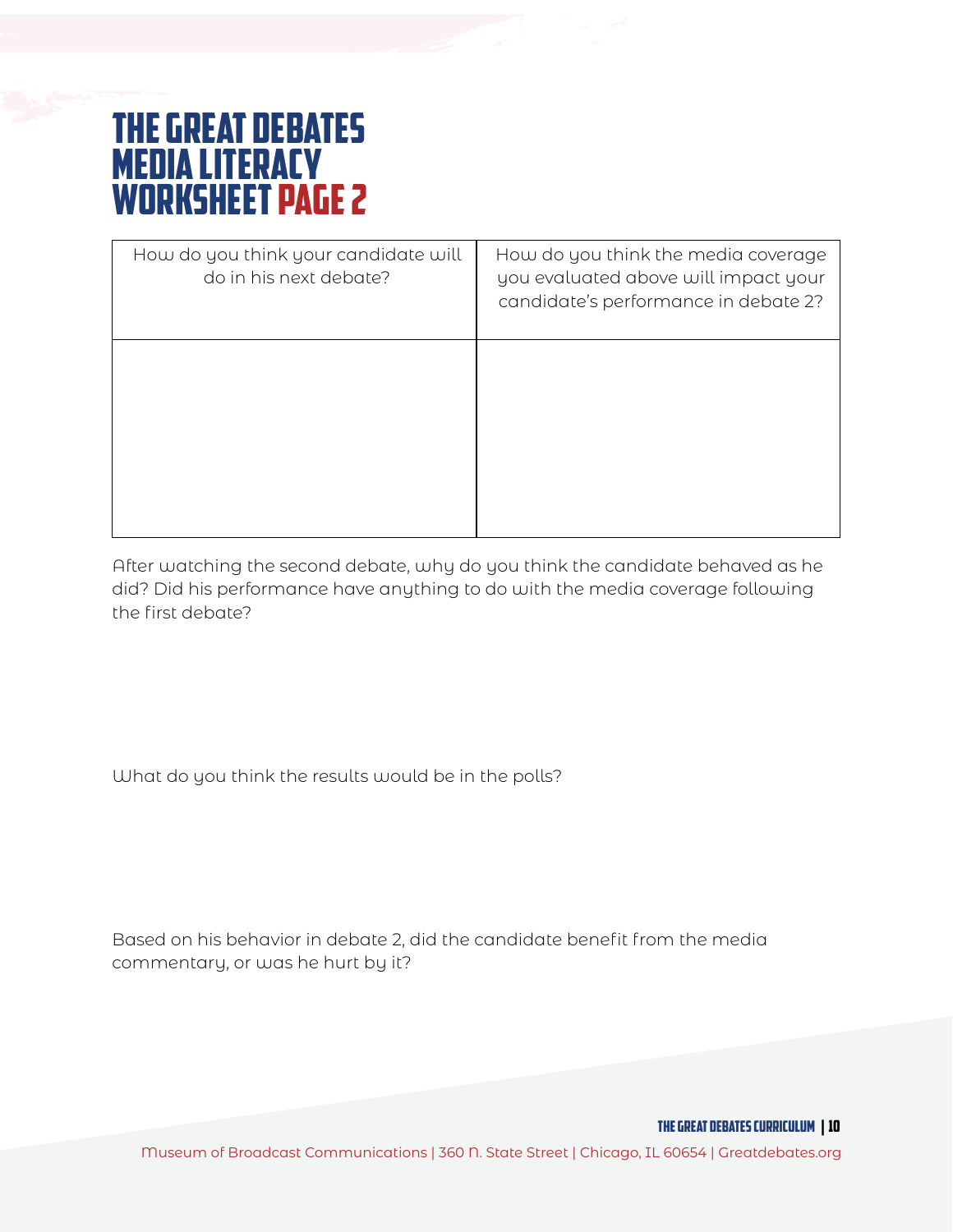### The Great Debates **MEDIA LITERACY** worksheet page 3

#### **Option 1 WRITE A 3-4 PAGE PAPER ON THE DEBATE, THE COMMENTARY, AND THE CANDIDATE'S RESPONSE.**

The paper should include a one paragraph summary of each of the following:

- The first debate
- Saturday Night Live
- Late-night comedy
- The political commentary
- The second debate

Be sure to answer the following questions in your paper:

- Did your candidate's performance in his second debate align with what you expected?
- How did the media influence your candidate by his second performance?

### **Option 2 OPTION 2: CREATE A 3-5 MINUTE MULTIMEDIA PRESENTATION ON THE DEBATES AND THE MEDIA COVERAGE. EITHER A VIDEO OR AUDIO PRESENTATION.**

The paper should include a one paragraph summary of each of the following:

- The first debate
- Saturday Night Live
- Late-night comedy
- The political commentary
- The second debate

Be sure to answer the following questions in your paper:

- Did your candidate's performance in his second debate align with what you expected?
- How did the media influence your candidate by his second performance?

THE GREAT DEBATES curriculum | 11